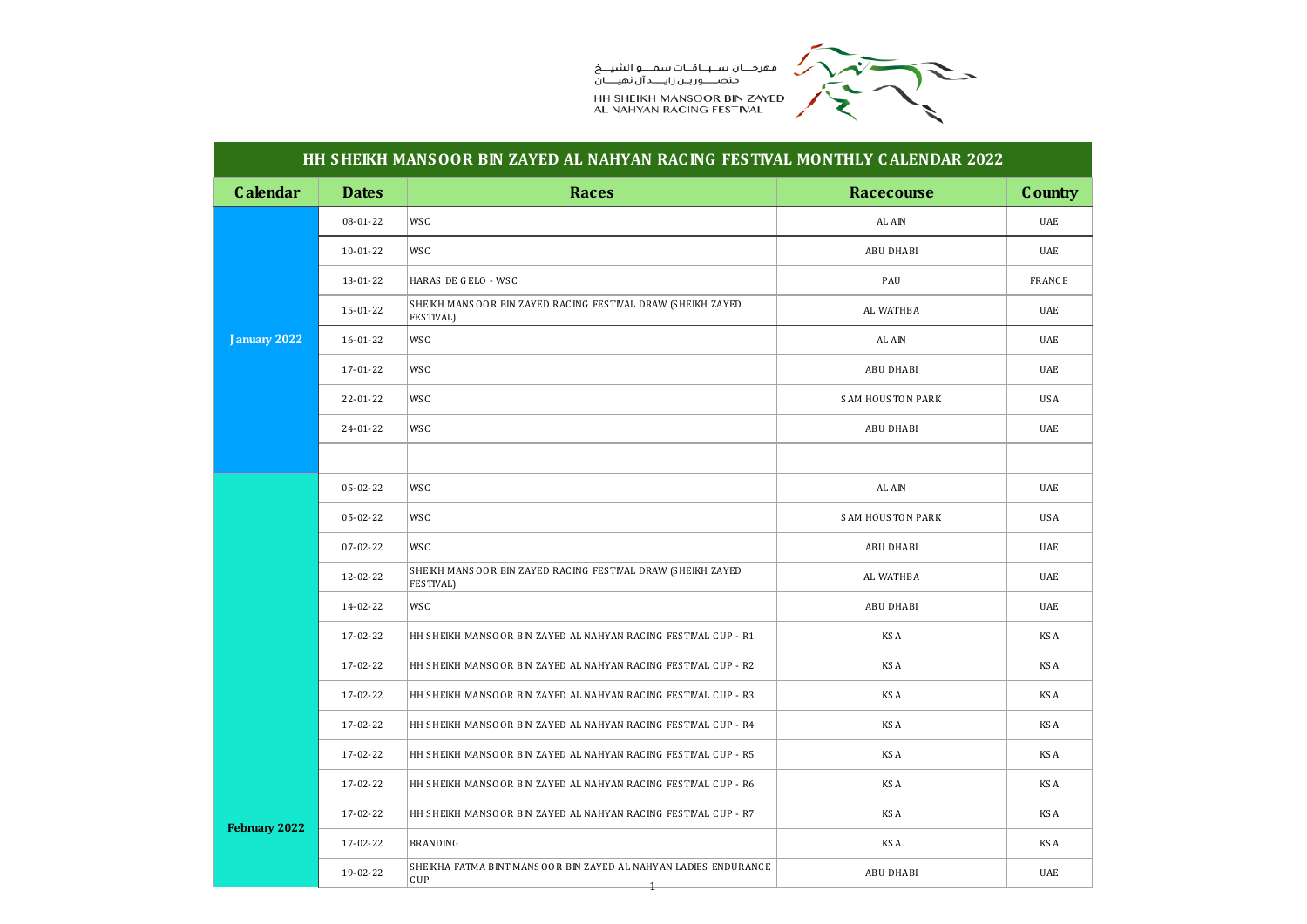|                   | 19-02-22       | HH SHEIKH MANSOOR BIN ZAYED AL NAHYAN RACING FESTIVAL MEETING [7]<br>RACES)                 | AL AIN                           | UAE            |
|-------------------|----------------|---------------------------------------------------------------------------------------------|----------------------------------|----------------|
|                   | $20 - 02 - 22$ | SHEIKH MOHAMMED BIN MANSOOR BIN ZAYED AL NAHYAN ENDURANCEE<br><b>CUP FOR PRIVATE OWNERS</b> | <b>ABU DHABI</b>                 | UAE            |
|                   | 21-02-22       | WS C                                                                                        | <b>ABU DHABI</b>                 | UAE            |
|                   | 26-02-22       | HH SHEIKH MANSOOR BIN ZAYED AL NAHYAN RACING FESTIVAL MEETING<br>RACE 1                     | KUWAIT HUNTING & EQUESTRIAN CLUB | KUWAIT         |
|                   | $26 - 02 - 22$ | HH SHEIKH MANSOOR BIN ZAYED AL NAHYAN RACING FESTIVAL MEETING<br>RACE <sub>2</sub>          | KUWAIT HUNTING & EQUESTRIAN CLUB | KUWAIT         |
|                   | 26-02-22       | HH SHEIKH MANSOOR BIN ZAYED AL NAHYAN RACING FESTIVAL MEETING<br>RACE 3                     | KUWAIT HUNTING & EQUESTRIAN CLUB | KUWAIT         |
|                   | 26-02-22       | HH SHEIKH MANSOOR BIN ZAYED AL NAHYAN RACING FESTIVAL MEETING<br>RACE 4                     | KUWAIT HUNTING & EQUESTRIAN CLUB | KUWAIT         |
|                   | 26-02-22       | HH SHEIKH MANSOOR BIN ZAYED AL NAHYAN RACING FESTIVAL MEETING<br>RACE 5                     | KUWAIT HUNTING & EQUESTRIAN CLUB | KUWAIT         |
|                   | 26-02-22       | HH SHEIKH MANSOOR BIN ZAYED AL NAHYAN RACING FESTIVAL MEETING<br>RACE 6                     | KUWAIT HUNTING & EQUESTRIAN CLUB | KUWAIT         |
|                   |                |                                                                                             |                                  |                |
|                   | 03-03-22       | WATHBA STALLIONS CUP I (MAIDENS)                                                            | <b>GHLIN</b>                     | <b>BELGIUM</b> |
|                   | 04-03-22       | WS C                                                                                        | AL AIN                           | UAE            |
|                   | 06-03-22       | WS C                                                                                        | <b>ABU DHABI</b>                 | UAE            |
|                   | 11-03-22       | WS C                                                                                        | AL AIN                           | UAE            |
|                   | 12-03-22       | SHEIKH MANSOOR BIN ZAYED RACING FESTIVAL DRAW (SHEIKH ZAYED<br>FES TIVAL)                   | AL WATHBA                        | UAE            |
|                   | 13-03-22       | DJ OURAS TU-WSC                                                                             | TOULOUSE                         | <b>FRANCE</b>  |
| <b>March 2022</b> | 14-03-22       | WS C                                                                                        | <b>ABU DHABI</b>                 | UAE            |
|                   | 14-03-22       | HH SHEIKH MANSOOR BIN ZAYED AL NAHYAN CUP                                                   | KUWAIT HUNTING & EQUESTRIAN CLUB | KUWAIT         |
|                   | 18-03-22       | WS C                                                                                        | AL AIN                           | UAE            |
|                   | 20-03-22       | WS C                                                                                        | <b>ABU DHABI</b>                 | UAE            |
|                   | 20-03-22       | MAGIC DE PIBOUL - WSC                                                                       | MONT DE MARSAN                   | <b>FRANCE</b>  |
|                   | 30-03-22       | SHEIKH MANSOOR BIN ZAYED RACING FESTIVAL DRAW (SHEIKH ZAYED<br>FES TIVAL)                   | AL WATHBA                        | UAE            |
|                   | 31-03-22       | WS C                                                                                        | ABU DHABI                        | UAE            |
|                   |                |                                                                                             |                                  |                |
|                   | $01 - 04 - 22$ | WS C                                                                                        | AL AIN                           | UAE            |
|                   | 01-04-22       | WS C                                                                                        | AL AIN                           | UAE            |
|                   | 12-04-22       | AL SAKBE - WSC                                                                              | LA TESTE                         | <b>FRANCE</b>  |
|                   | 16-04-22       | KRISS II - WSC                                                                              | <b>TOULOUSE</b>                  | <b>FRANCE</b>  |
| <b>April 2022</b> | 16-04-22       | VAL D'ADOUR - WSC<br>$\overline{2}$                                                         | <b>TOULOUSE</b>                  | <b>FRANCE</b>  |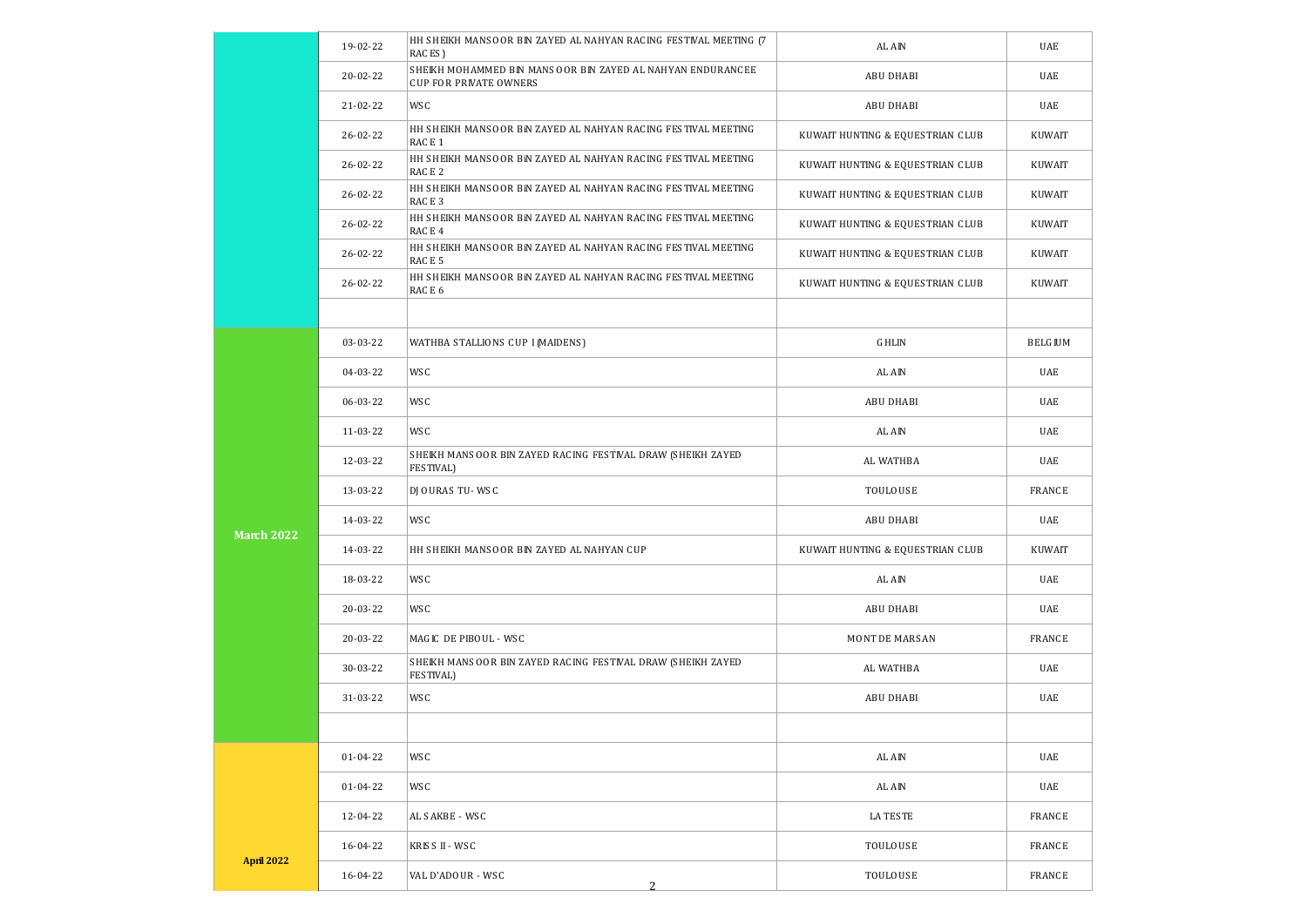|                 | 24-04-22       | SHEIKH MANSOOR FESTIVAL - PRIX NEFTA GR 2 PA       | TOULOUSE             | <b>FRANCE</b>  |
|-----------------|----------------|----------------------------------------------------|----------------------|----------------|
|                 | 27-04-22       | SHEIKH MANSOOR FESTIVAL - PRICE DORMANE GR3        | <b>LA TESTE</b>      | <b>FRANCE</b>  |
|                 |                |                                                    |                      |                |
|                 | 01-05-22       | HH SHEIKHA FATIMA BINT MUBARAK SPRING CHAMPIONSHIP | <b>WAREGEM</b>       | <b>BELGIUM</b> |
|                 | 07-05-22       | AIC HA - WS C                                      | <b>DAX</b>           | <b>FRANCE</b>  |
|                 | 08-05-22       | DJ ELFOR - WS C                                    | <b>BORDEAUX</b>      | <b>FRANCE</b>  |
|                 | 11-05-22       | WS C                                               | J AG ERS RO - MALMO  | <b>SWEDEN</b>  |
|                 | 14-05-22       | ZULMA - HH SHEIKHA FATIMA BINT MUBARAK CUP         | TARBES               | <b>FRANCE</b>  |
|                 | 14-05-22       | WSC COLT                                           | SAO PAOLO            | BRAZIL         |
|                 | 14-05-22       | WS C FILLIES                                       | SAO PAOLO            | BRAZIL         |
| <b>May 2022</b> | $16 - 05 - 22$ | WS C                                               | ROYAL WINDSOR        | UK             |
|                 | 22-05-22       | WATHBA STALLIONS CUP II                            | <b>WAREGEM</b>       | <b>BELGIUM</b> |
|                 | 22-05-22       | WS C                                               | ROME - CAPANELLE     | <b>ITALY</b>   |
|                 | 29-05-22       | SHEIKH ZAYED BIN SULTAN AL NAHYAN LISTED CUP       | MARRAKEC H           | MOROCCO        |
|                 | 29-05-22       | SHEIKHA FATIMA BINT MUBARAK CUP                    | <b>MARRAKECH</b>     | MOROCCO        |
|                 | 29-05-22       | WS C                                               | MARRAKEC H           | MOROCCO        |
|                 | 31-05-22       | WS C                                               | <b>BRIGHTON</b>      | UK             |
|                 |                |                                                    |                      |                |
|                 | 03-06-22       | QUITAINE - WS C                                    | TOULOUSE             | <b>FRANCE</b>  |
|                 | 05-06-22       | WATHBA STALLIONS CUP III                           | <b>WAREGEM</b>       | <b>BELGIUM</b> |
|                 | 05-06-22       | WS C                                               | <b>GALICIA</b>       | <b>SPAIN</b>   |
|                 | 06-06-22       | SHEIKH ZAYED BIN SULTAN AL NAHYAN CUP              | GARDET - STOCKHOLM   | <b>SWEDEN</b>  |
|                 | 08-06-22       | WS C                                               | <b>SAN SEBASTIAN</b> | <b>SPAIN</b>   |
| J une 2022      | 11-06-22       | WS C                                               | BATH                 | UK             |
|                 | 19-06-22       | NAGRODA BORKA - WSC                                | SLUZEIWIC - WARSAW   | POLAND         |
|                 | 19-06-22       | WS C                                               | PLOESTI              | RO MANIA       |
|                 | 19-06-22       | WATHBA STALLIONS CUP IV                            | <b>WAREGEM</b>       | <b>BELGIUM</b> |
|                 | 22-06-22       | HH SHEIKHA FATIMA BINT MUBARAK CUP - MAIDEN        | SAN SEBASTIAN        | <b>SPAIN</b>   |
|                 |                | 3                                                  |                      |                |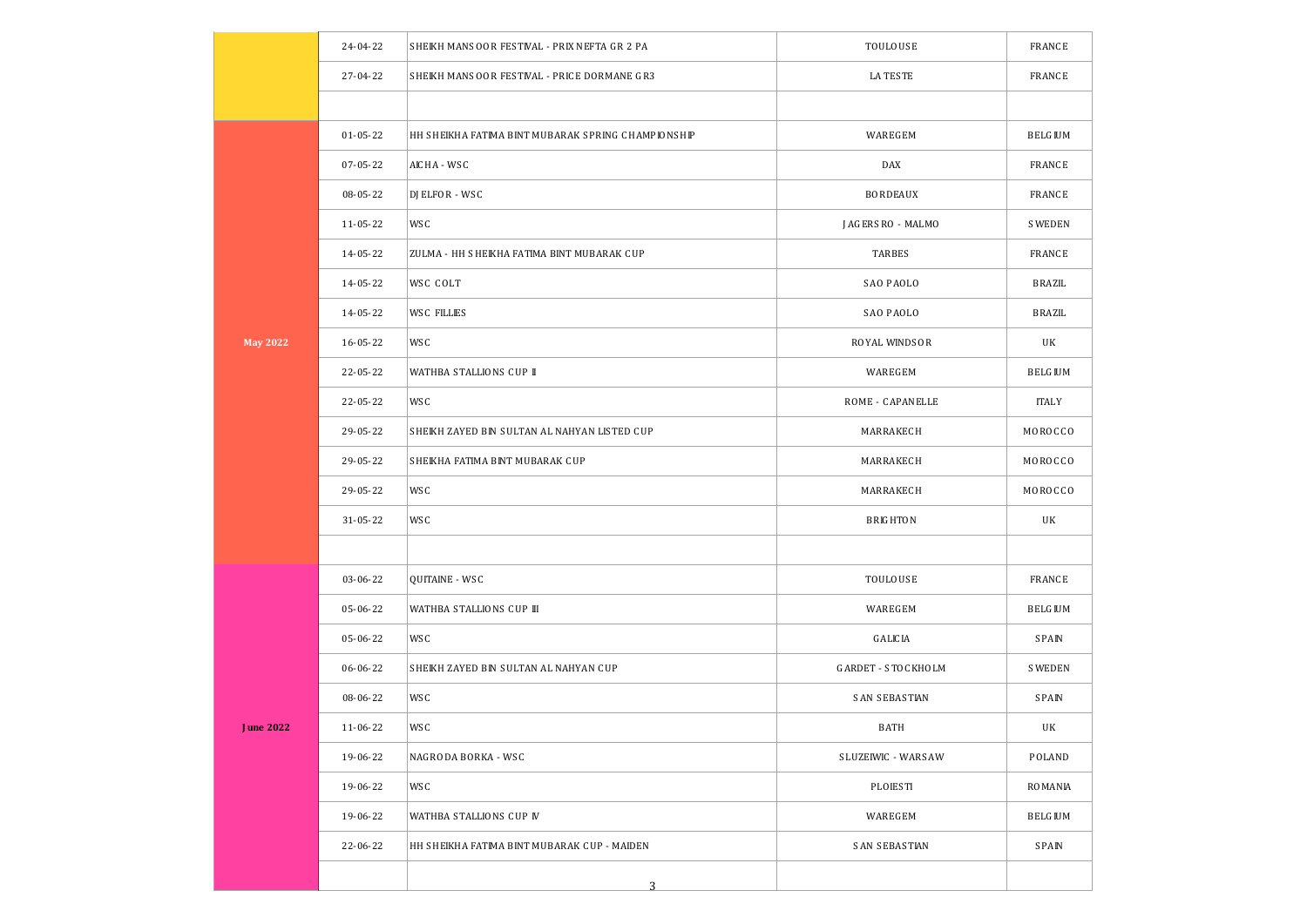|                    | 03-07-22   | DE BOURNAZEL - WSC                                         | POMPADOUR               | <b>FRANCE</b>  |
|--------------------|------------|------------------------------------------------------------|-------------------------|----------------|
|                    | 05-07-22   | WS C                                                       | WOLVERHAMPTON           | UK             |
|                    | 06-07-22   | SHEIKH MANSOOR FESTIVAL - CRITERIUM DES POULICHES          | LA TES TE               | <b>FRANCE</b>  |
|                    | 06-07-22   | SHEIKH MANSOOR FESTIVAL - COUPE DU SUD-OUEST               | LA TES TE               | <b>FRANCE</b>  |
|                    | 06-07-22   | SHEIKH MANSOOR FESTIVAL - PRIX BENGALI D'ALBERT            | LA TES TE               | <b>FRANCE</b>  |
|                    | 08-07-22   | WS C                                                       | <b>CHEPSTOW</b>         | UK             |
|                    | $10-07-22$ | SHEIKH ZAYED BIN SULTAN AL NAHYAN CUP                      | <b>SAN SEBASTIAN</b>    | <b>SPAIN</b>   |
| <b>J</b> uly 2022  | 17-07-22   | WS C                                                       | <b>PLOESTI</b>          | <b>ROMANIA</b> |
|                    | 20-07-22   | WS C                                                       | BATH                    | UK             |
|                    | 23-07-22   | NAGRODA TRAFA - WSC                                        | SLUZEIWIC - WARSAW      | POLAND         |
|                    | 24-07-22   | WS C                                                       | TAG LIAC OZZO           | <b>ITALY</b>   |
|                    | 25-07-22   | MANGALIE D'ALBRET - WSC                                    | LA TES TE               | <b>FRANCE</b>  |
|                    | 29-07-22   | BURKEGUY - WSC                                             | MONT DE MARSAN          | <b>FRANCE</b>  |
|                    | 31-07-22   | WS C                                                       | ARAPAHOE PARK, COLORADO | <b>USA</b>     |
|                    |            |                                                            |                         |                |
|                    | 03-08-22   | WS C                                                       | <b>BRIGHTON</b>         | UK             |
|                    | 07-08-22   | MEDERBA - WSC                                              | ROYAN                   | <b>FRANCE</b>  |
|                    | 08-08-22   | ARCA - WSC                                                 | LA TES TE               | <b>FRANCE</b>  |
|                    | 08-08-22   | SHEIKH MANSOOR FESTIVAL - LIWA INTERNATIONAL STAKES GR1 PA | LA TES TE               | <b>FRANCE</b>  |
|                    | 11-08-22   | DAHMAN - WSC                                               | DAX                     | <b>FRANCE</b>  |
|                    | 15-08-22   | SHEIKH MANSOOR FESTIVAL - MAIDEN                           | <b>SAN SEBASTIAN</b>    | S PAIN         |
|                    | 18-08-22   | WS C                                                       | <b>CHEPSTOW</b>         | UK             |
| <b>August 2022</b> | 21-08-22   | PRIX ALBAN JAMME - WSC                                     | ROYAN                   | <b>FRANCE</b>  |
|                    | 21-08-22   | NAGRODA EMAELA - WS C                                      | SLUZEIWIC - WARSAW      | POLAND         |
|                    | 21-08-22   | SHEIKH ZAYED BIN SULTAN AL NAHYAN NERGODA EUROPE           | SLUZEIWIC - WARSAW      | POLAND         |
|                    | 21-08-22   | WS C                                                       | ARAPAHOE PARK, COLORADO | USA            |
|                    | 28-08-22   | FLIPPER - WSC                                              | MONT DE MARSAN          | <b>FRANCE</b>  |
|                    | 30-08-22   | SHEIKH MANSOOR BIN ZAYED FESTIVAL CUP (LISTED PA)          | <b>WAREGEM</b>          | <b>BELGIUM</b> |
|                    |            | 4                                                          |                         |                |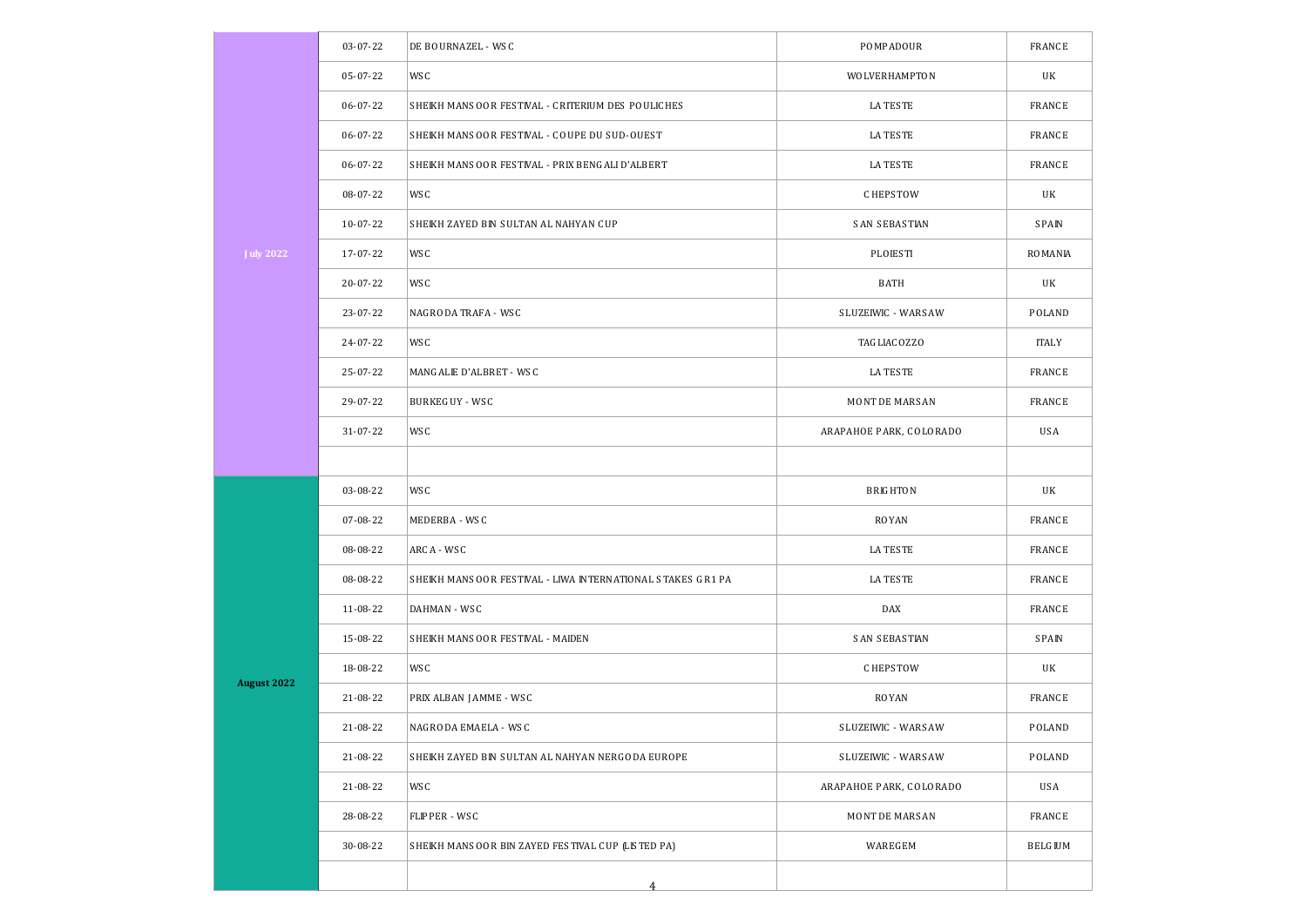|                | 03-09-22       | NAGRODA PIECHURA - WSC                                                  | SLUZEIWIC - WARSAW       | POLAND         |
|----------------|----------------|-------------------------------------------------------------------------|--------------------------|----------------|
|                | 03-09-22       | HH SHEIKHA FATIMA BINT MUBARAK CUP GROUP 3 (PA)                         | <b>HAYDOCK</b>           | UK             |
|                | 11-08-22       | WS C                                                                    | ARAPAHOE PARK, COLORADO  | USA            |
|                | 13-09-22       | WS C                                                                    | WOLVERHAMPTON            | UK             |
|                | 18-09-22       | SHEIKH ZAYED BIN SULTAN AL NAHYAN LISTED CUP GR3                        | SARDEGNA CHILIVANI       | <b>ITALY</b>   |
| September 2022 | 18-09-22       | WS C                                                                    | SARDEGNA CHILIVANI       | <b>ITALY</b>   |
|                | 23-09-22       | WS C                                                                    | LONE STAR PARK - TX      | USA            |
|                | 24-09-22       | WSC COLT                                                                | SAO PAOLO                | BRAZIL         |
|                | 24-09-22       | <b>WSC FILLIES</b>                                                      | SAO PAOLO                | BRAZIL         |
|                | 25-09-22       | DRAGONNE - WSC                                                          | <b>CASTERA VERDUZANN</b> | <b>FRANCE</b>  |
|                |                |                                                                         |                          |                |
|                | $03 - 10 - 22$ | NEDJ ARI - WSC                                                          | <b>TOULOUSE</b>          | <b>FRANCE</b>  |
|                | 06-10-22       | WATHBA STALLIONS CUP V                                                  | <b>GHLIN</b>             | <b>BELGIUM</b> |
|                | 09-10-22       | <b>WS SPRINT CUP</b>                                                    | J AG ERS RO - MALMO      | <b>SWEDEN</b>  |
|                | $16 - 10 - 22$ | FLEUR D'AVRIL - HH SHEIKHA FATIMA BINT MUBARAK CUP                      | TARBES                   | <b>FRANCE</b>  |
|                | 16-10-22       | WS C                                                                    | G ALIC IA                | <b>SPAIN</b>   |
| October 2022   | 22-10-22       | HH SHEIKHA FATIMA BINT MUBARAK CUP                                      | LONE STAR PARK - TX      | USA            |
|                | 23-10-22       | HH SHEIKHA FATIMA BINT MUBARAK CUP LISTED                               | ROME CAPANELLE           | <b>ITALY</b>   |
|                | 23-10-22       | WS C                                                                    | ROME CAPANELLE           | <b>ITALY</b>   |
|                | 23-10-22       | FREDERIC BOUAS - WSC                                                    | <b>AGEN</b>              | <b>FRANCE</b>  |
|                | 24-10-22       | SHEIKH ZAYED BIN SULTAN AL NAHYAN BREEDERS' CHALLENGE CLASSIC<br>GR1 PA | TOULOUSE                 | <b>FRANCE</b>  |
|                |                |                                                                         |                          |                |
|                |                |                                                                         |                          |                |
|                | $06 - 11 - 22$ | WS C                                                                    | AL AIN                   | UAE            |
|                | 07-11-22       | WS C                                                                    | ABU DHABI                | UAE            |
|                | 12-11-22       | WS C                                                                    | AL AIN                   | UAE            |
|                | 12-11-22       | WS C                                                                    | LONE STAR PARK - TX      | USA            |
| November 2022  | 14-11-22       | WS C                                                                    | ABU DHABI                | UAE            |
|                | 24-11-22       | WATHBA STALLIONS CUP<br>5                                               | G HLIN                   | <b>BELGIUM</b> |